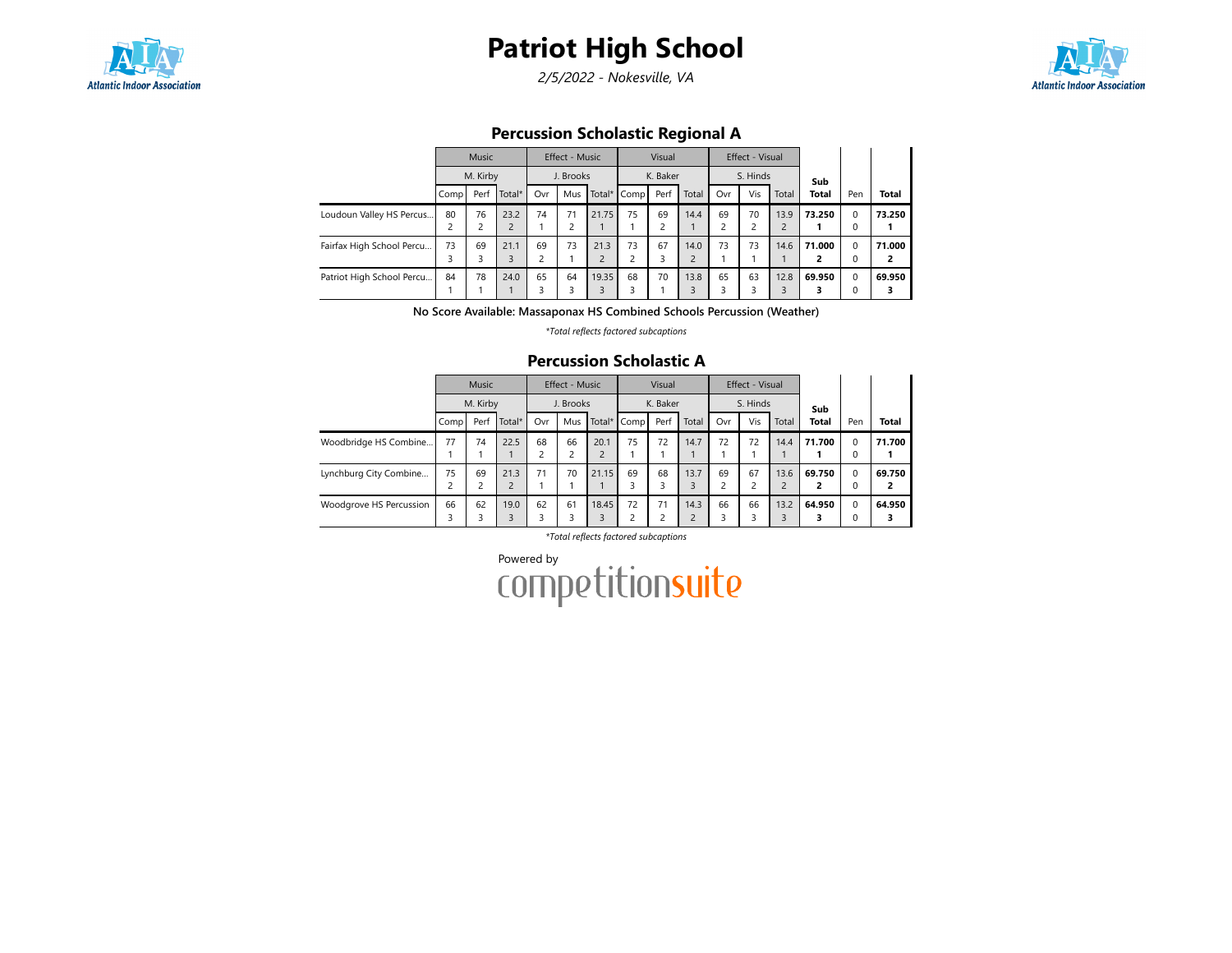

2/5/2022 - Nokesville, VA



Colorguard Scholastic Regional A2

|                           |                | <b>Equipment Analysis</b> |                         |                | <b>Movement Analysis</b> |                         |                      | Design Analysis |                       |                |                |                | <b>General Effect</b> |                  |                        |                         |              |                      |                |
|---------------------------|----------------|---------------------------|-------------------------|----------------|--------------------------|-------------------------|----------------------|-----------------|-----------------------|----------------|----------------|----------------|-----------------------|------------------|------------------------|-------------------------|--------------|----------------------|----------------|
|                           |                | J. Derting                |                         |                | <b>B.</b> Howell         |                         |                      | K. Baker        |                       |                | J. Heard       |                |                       | D. Priester      |                        |                         | Sub          |                      |                |
|                           | Voc            | Exc                       | Total*                  | Voc            | Exc                      | Total*                  | Comp                 | Exc             | Total                 | Rep            | Perf           | Total          | Rep                   | Perf             | Total                  | Total                   | <b>Total</b> | Pen                  | <b>Total</b>   |
| Lightridge HS Winter Gua  | 73             | 69                        | 14.08                   | 64<br>2        | 60<br>2                  | 12.28<br>$\overline{2}$ | 66                   | 65              | 13.1<br>$\mathbf{1}$  | 54<br>1        | 56             | 11.0           | 54<br>$\overline{c}$  | 51<br>2          | 10.5<br>$\overline{2}$ | 21.50                   | 60.960       | $\Omega$<br>$\Omega$ | 60.960         |
| Colgan High School JV W   | 60             | 60                        | 12.0                    | 60             | 56                       | 11.48                   | 61                   | 60              | 12.1                  | 48             | 53             | 10.1           | 45                    | 42               | 8.7                    | 18.80                   | 54.380       | $\Omega$             | 54.380         |
|                           | 4              | 3                         | $\overline{4}$          | 4              | $\overline{4}$           | $\overline{4}$          | $\overline{2}$       | 2               | $\overline{2}$        | 4              | $\overline{2}$ | $\overline{4}$ | 8                     | 8                | 8                      | 5                       | 2            | $\Omega$             | $\overline{2}$ |
| Sherando HS Indoor Colo.  | 64<br>2        | 59<br>4                   | 12.15<br>$\overline{3}$ | 68<br>1        | 64<br>-1                 | 13.08<br>$\mathbf{1}$   | 41<br>$\overline{7}$ | 39<br>7         | 8.0<br>$\overline{7}$ | 51<br>3        | 51<br>4        | 10.2<br>3      | 56<br>1               | 53               | 10.9<br>1              | 21.10<br>$\overline{2}$ | 54.330<br>3  | $\Omega$<br>$\Omega$ | 54.330<br>3    |
| Langley HS Winterguard    | 62             | 63                        | 12.53                   | 62             | 60                       | 12.14                   | 46                   | 44              | 9.0                   | 53             | 52             | 10.5           | 46                    | 43               | 8.9                    | 19.40                   | 53.070       | $\Omega$             | 53.070         |
|                           | 3              | 2                         | $\overline{2}$          | 3              | $\overline{2}$           | 3                       | 6                    | 6               | 6                     | $\overline{c}$ | 3              | $\overline{c}$ | $\overline{7}$        | $\overline{7}$   | $\overline{7}$         | $\overline{4}$          | 4            | $\Omega$             | 4              |
| South Lakes HS Wintergu   | 51             | 50                        | 10.07                   | 47             | 43                       | 8.88                    | 50                   | 50              | 10.0                  | 45             | 49             | 9.4            | 52                    | 49               | 10.1                   | 19.50                   | 48.450       | $\Omega$             | 48.450         |
|                           | 5              | 5                         | 5                       | $\overline{7}$ | $\overline{7}$           | $\overline{7}$          | 4                    | 3               | $\overline{4}$        | 5              | 5              | 5              | 3                     | 3                | 3                      | $\overline{3}$          | 5            | $\Omega$             | 5              |
| Fairfax HS Winterquard    | 47             | 42                        | 8.75                    | 50             | 45                       | 9.35                    | 55                   | 49              | 10.4                  | 39             | 45             | 8.4            | 39                    | 36               | 7.5                    | 15.90                   | 44.400       | $\Omega$             | 44.400         |
|                           | 6              | $\overline{7}$            | $\overline{7}$          | 6              | 6                        | 6                       | 3                    | 4               | 3                     | 8              | 6              | $\overline{7}$ | 11                    | 11               | 11                     | 9                       | 6            | $\Omega$             | 6              |
| Loudoun Valley HS Winte   | 45             | 47                        | 9.26                    | 46             | 41                       | 8.55                    | 35                   | 34              | 6.9                   | 42             | 43             | 8.5            | 50                    | 47               | 9.7                    | 18.20                   | 42.910       | $\Omega$             | 42.910         |
|                           | 8              | 6                         | 6                       | 8              | 8                        | 8                       | 10                   | 10              | 10                    | $\overline{7}$ | $\overline{7}$ | 6              | 4                     | 4                | $\overline{4}$         | 6                       | 7            | $\Omega$             | 7              |
| Charles County Combine    | 46             | 36                        | 7.9                     | 53             | 46                       | 9.69                    | 36                   | 38              | 7.4                   | 44             | 39             | 8.3            | 42                    | 38               | 8.0                    | 16.30                   | 41.290       | $\Omega$             | 41.290         |
|                           | $\overline{7}$ | 10                        | 8                       | 5              | 5                        | 5                       | q                    | 8               | 9                     | 6              | 9              | 8              | 10 <sup>10</sup>      | 10 <sup>10</sup> | 10                     | 8                       | 8            | $\Omega$             | 8              |
| Hayfield Winterguard      | 40             | 38                        | 7.74                    | 40             | 35                       | 7.35                    | 48                   | 46              | 9.4                   | 32             | 36             | 6.8            | 43                    | 41               | 8.4                    | 15.20                   | 39.690       | $\Omega$             | 39.690         |
|                           | 10             | 8                         | 9                       | 10             | 10                       | 10                      | 5                    | 5               | 5                     | 10             | 10             | 10             | 9                     | 9                | 9                      | 11                      | 9            | $\Omega$             | 9              |
| Park View HS Winterguard  | 35             | 38                        | 7.39                    | 43             | 38                       | 7.95                    | 39                   | 36              | 7.5                   | 36             | 40             | 7.6            | 47                    | 44               | 9.1                    | 16.70                   | 39.540       | $\Omega$             | 39.540         |
|                           | 11             | 8                         | 10                      | 9              | 9                        | 9                       | 8                    | 9               | 8                     | 9              | 8              | 9              | 6                     | 6                | 6                      | $\overline{7}$          | 10           | $\Omega$             | 10             |
| Centreville Wildcat Winte | 41             | 31                        | 6.9                     | 37             | 30                       | 6.49                    | 31                   | 30              | 6.1                   | 30             | 30             | 6.0            | 49                    | 45               | 9.4                    | 15.40                   | 34.890       | $\Omega$             | 34.890         |
|                           | 9              | 11                        | 11                      | 11             | 11                       | 11                      | 11                   | 11              | 11                    | 11             | 11             | 11             | 5                     | 5.               | 5                      | 10                      | 11           | $\Omega$             | 11             |

\*Total reflects factored subcaptions

Powered by<br>COMPetitionsuite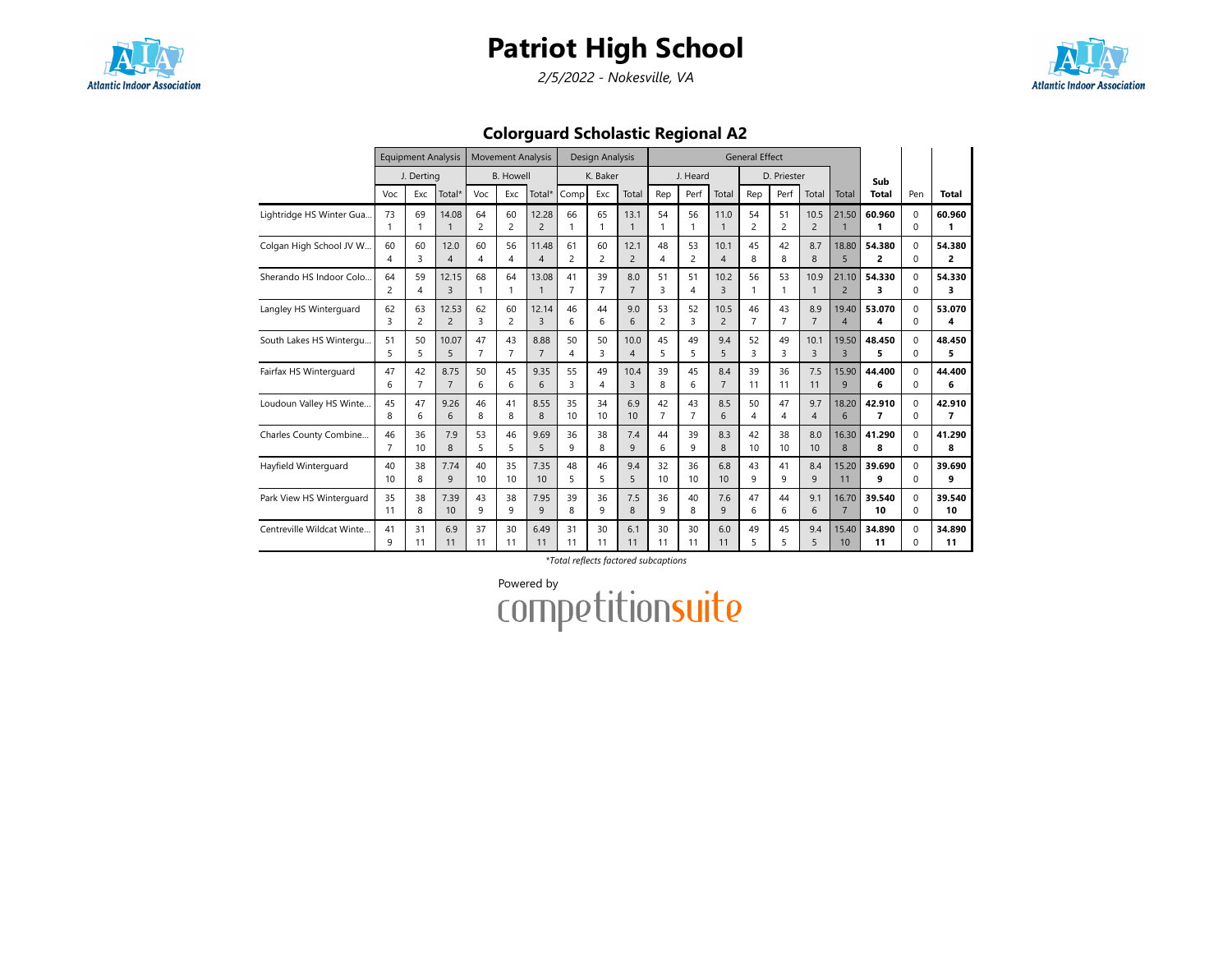

2/5/2022 - Nokesville, VA



Colorguard Scholastic Regional A1

|                          |                | <b>Equipment Analysis</b> |                |                | <b>Movement Analysis</b> |                |                | Design Analysis |                |                |                |                | <b>General Effect</b> |                |                |                |                |                |                |
|--------------------------|----------------|---------------------------|----------------|----------------|--------------------------|----------------|----------------|-----------------|----------------|----------------|----------------|----------------|-----------------------|----------------|----------------|----------------|----------------|----------------|----------------|
|                          |                | J. Derting                |                |                | <b>B.</b> Howell         |                |                | K. Baker        |                |                | J. Heard       |                |                       | D. Priester    |                |                | Sub            |                |                |
|                          | Voc            | Exc                       | Total*         | Voc            | Exc                      | Total*         | Comp           | Exc             | Total          | Rep            | Perf           | Total          | Rep                   | Perf           | Total          | Total          | <b>Total</b>   | Pen            | <b>Total</b>   |
| Independence High Scho   | 79             | 77                        | 15.54          | 80             | 79                       | 15.87          | 78             | 75              | 15.3           | 77             | 72             | 14.9           | 81                    | 78             | 15.9           | 30.80          | 77.510         | $\mathbf 0$    | 77.510         |
|                          | $\mathbf{1}$   | $\mathbf{1}$              | $\mathbf{1}$   | $\mathbf{1}$   | 1                        | $\mathbf{1}$   | $\overline{c}$ | $\overline{c}$  | $\overline{2}$ | $\overline{c}$ | $\overline{c}$ | $\overline{2}$ | $\mathbf{1}$          | $\mathbf{1}$   | $\mathbf{1}$   | $\mathbf{1}$   | 1              | $\overline{c}$ | 1              |
| Patriot HS Winterguard   | 78             | 75                        | 15.21          | 76             | 75                       | 15.07          | 88             | 87              | 17.5           | 80             | 76             | 15.6           | 58                    | 55             | 11.3           | 26.90          | 74.680         | 0              | 74.680         |
|                          | $\overline{c}$ | $\overline{c}$            | $\overline{2}$ | $\overline{c}$ | $\overline{c}$           | $\overline{2}$ | $\mathbf{1}$   | $\mathbf{1}$    | $\mathbf{1}$   | $\mathbf{1}$   | $\mathbf{1}$   | $\mathbf{1}$   | 3                     | 3              | $\overline{3}$ | $\overline{2}$ | $\overline{2}$ | $\overline{c}$ | $\overline{a}$ |
| McLean HS Silver Winter  | 63             | 61                        | 12.34          | 72             | 74                       | 14.66          | 65             | 64              | 12.9           | 66             | 70             | 13.6           | 32                    | 30             | 6.2            | 19.80          | 59.700         | 0              | 59.700         |
|                          | 5              | 5                         | 5              | 3              | 3                        | 3              | 4              | 4               | $\overline{4}$ | 3              | 3              | 3              | 15                    | 15             | 15             | $\overline{7}$ | 3              | $\overline{c}$ | 3              |
| Potomac Falls High Scho  | 57             | 51                        | 10.62          | 69             | 68                       | 13.67          | 63             | 62              | 12.5           | 60             | 56             | 11.6           | 55                    | 52             | 10.7           | 22.30          | 59.090         | 0              | 59.090         |
|                          | 8              | 10                        | 9              | $\overline{4}$ | $\overline{4}$           | $\overline{4}$ | 5              | 5               | 5              | $\overline{4}$ | $\overline{4}$ | $\overline{4}$ | 5                     | 5              | 5              | $\overline{4}$ | 4              | $\overline{c}$ | 4              |
| Lynchburg City Combine   | 56             | 60                        | 11.72          | 62             | 60                       | 12.14          | 72             | 75              | 14.7           | 50             | 47             | 9.7            | 51                    | 48             | 9.9            | 19.60          | 58.160         | 0              | 58.160         |
|                          | $\mathbf{q}$   | 6                         | $\overline{7}$ | 5              | 5                        | 5              | 3              | $\overline{c}$  | $\overline{3}$ | $\overline{7}$ | 8              | 8              | $\overline{7}$        | $\overline{7}$ | $\overline{7}$ | 8              | 5              | $\overline{2}$ | 5              |
| Dominion Winterguard     | 68             | 63                        | 12.95          | 61             | 57                       | 11.68          | 59             | 51              | 11.0           | 57             | 53             | 11.0           | 57                    | 54             | 11.1           | 22.10          | 57.730         | $\mathbf 0$    | 57.730         |
|                          | $\overline{4}$ | 4                         | $\overline{4}$ | 6              | 6                        | 6              | 6              | 8               | 6              | 5              | 6              | 5              | $\overline{4}$        | 4              | $\overline{4}$ | 5              | 6              | $\overline{c}$ | 6              |
| Robinson Secondary Wint  | 61             | 59                        | 11.94          | 60             | 56                       | 11.48          | 56             | 47              | 10.3           | 49             | 50             | 9.9            | 53                    | 50             | 10.3           | 20.20          | 53.920         | $\mathbf 0$    | 53.920         |
|                          | 6              | $\overline{7}$            | 6              | $\overline{7}$ | $\overline{7}$           | $\overline{7}$ | $\overline{7}$ | 9               | 9              | 8              | $\overline{7}$ | $\overline{7}$ | 6                     | 6              | 6              | 6              | $\overline{7}$ | $\overline{c}$ | $\overline{7}$ |
| Potomac Senior HS Comb   | 73             | 68                        | 13.95          | 56             | 52                       | 10.68          | 53             | 52              | 10.5           | 41             | 44             | 8.5            | 39                    | 34             | 7.3            | 15.80          | 50.930         | $\Omega$       | 50.930         |
|                          | 3              | 3                         | 3              | 9              | 9                        | 9              | 9              | $\overline{7}$  | 8              | 11             | 9              | 10             | 11                    | 11             | 11             | 10             | 8              | $\overline{c}$ | 8              |
| Westfield HS Winterguard | 46             | 44                        | 8.94           | 54             | 50                       | 10.28          | 45             | 42              | 8.7            | 52             | 55             | 10.7           | 62                    | 59             | 12.1           | 22.80          | 50.720         | 0              | 50.720         |
|                          | 14             | 14                        | 14             | 11             | 11                       | 11             | 11             | 11              | 11             | 6              | 5              | 6              | $\overline{c}$        | $\overline{c}$ | $\overline{c}$ | $\overline{3}$ | 9              | $\overline{c}$ | 9              |
| Hanover HS Winter Guard  | 58             | 54                        | 11.08          | 55             | 52                       | 10.61          | 43             | 35              | 7.8            | 47             | 43             | 9.0            | 48                    | 46             | 9.4            | 18.40          | 47.890         | 0              | 47.890         |
|                          | $\overline{7}$ | 8                         | 8              | 10             | 9                        | 10             | 13             | 13              | 13             | 9              | 10             | 9              | 8                     | 8              | 8              | 9              | 10             | $\overline{c}$ | 10             |
| Washington-Liberty HS    | 53             | 47                        | 9.82           | 53             | 50                       | 10.21          | 52             | 47              | 9.9            | 36             | 37             | 7.3            | 36                    | 33             | 6.9            | 14.20          | 44.130         | 0              | 44.130         |
|                          | 12             | 13                        | 13             | 12             | 11                       | 12             | 10             | 9               | 10             | 15             | 13             | 14             | 13                    | 12             | 13             | 15             | 11             | $\overline{c}$ | 11             |
| Oakton HS JV Winterguard | 53             | 49                        | 10.08          | 44             | 41                       | 8.41           | 54             | 54              | 10.8           | 37             | 34             | 7.1            | 40                    | 35             | 7.5            | 14.60          | 43.890         | 0              | 43.890         |
|                          | 12             | 11                        | 12             | 15             | 15                       | 15             | 8              | 6               | $\overline{7}$ | 14             | 15             | 15             | 10                    | 10             | 10             | 13             | 12             | $\overline{c}$ | 12             |
| Herndon HS Winterguard   | 55             | 52                        | 10.61          | 59             | 55                       | 11.28          | 39             | 31              | 7.0            | 38             | 39             | 7.7            | 35                    | 31             | 6.6            | 14.30          | 43.190         | $\mathbf 0$    | 43.190         |
|                          | 10             | 9                         | 10             | 8              | 8                        | 8              | 14             | 16              | 15             | 13             | 12             | 12             | 14                    | 14             | 14             | 14             | 13             | $\overline{c}$ | 13             |
| John Champe HS Winter    | 42             | 43                        | 8.53           | 46             | 46                       | 9.2            | 44             | 40              | 8.4            | 43             | 40             | 8.3            | 37                    | 33             | 7.0            | 15.30          | 41.430         | $\Omega$       | 41.430         |
|                          | 15             | 15                        | 15             | 14             | 13                       | 14             | 12             | 12              | 12             | 10             | 11             | 11             | 12                    | 12             | 12             | 11             | 15             | $\overline{c}$ | 14             |
| Stone Bridge HS Winterg  | 31             | 35                        | 6.72           | 40             | 40                       | 8.0            | 33             | 32              | 6.5            | 31             | 31             | 6.2            | 29                    | 27             | 5.6            | 11.80          | 33.020         | 0              | 33.020         |
|                          | 16             | 16                        | 16             | 16             | 16                       | 16             | 16             | 15              | 16             | 16             | 16             | 16             | 16                    | 16             | 16             | 16             | 16             | $\overline{c}$ | 15             |
| George C Marshall HS Wi  | 54             | 49                        | 10.15          | 50             | 44                       | 9.22           | 38             | 33              | 7.1            | 40             | 36             | 7.6            | 41                    | 36             | 7.7            | 15.30          | 41.770         | 9              | 32.770         |
|                          | 11             | 11                        | 11             | 13             | 14                       | 13             | 15             | 14              | 14             | 12             | 14             | 13             | 9                     | q              | 9              | 11             | 14             | 1              | 16             |

No Score Available: Chancellor HS Combined Schools Winterguard (Weather)

\*Total reflects factored subcaptions

Powered by<br>COMPetitionsuite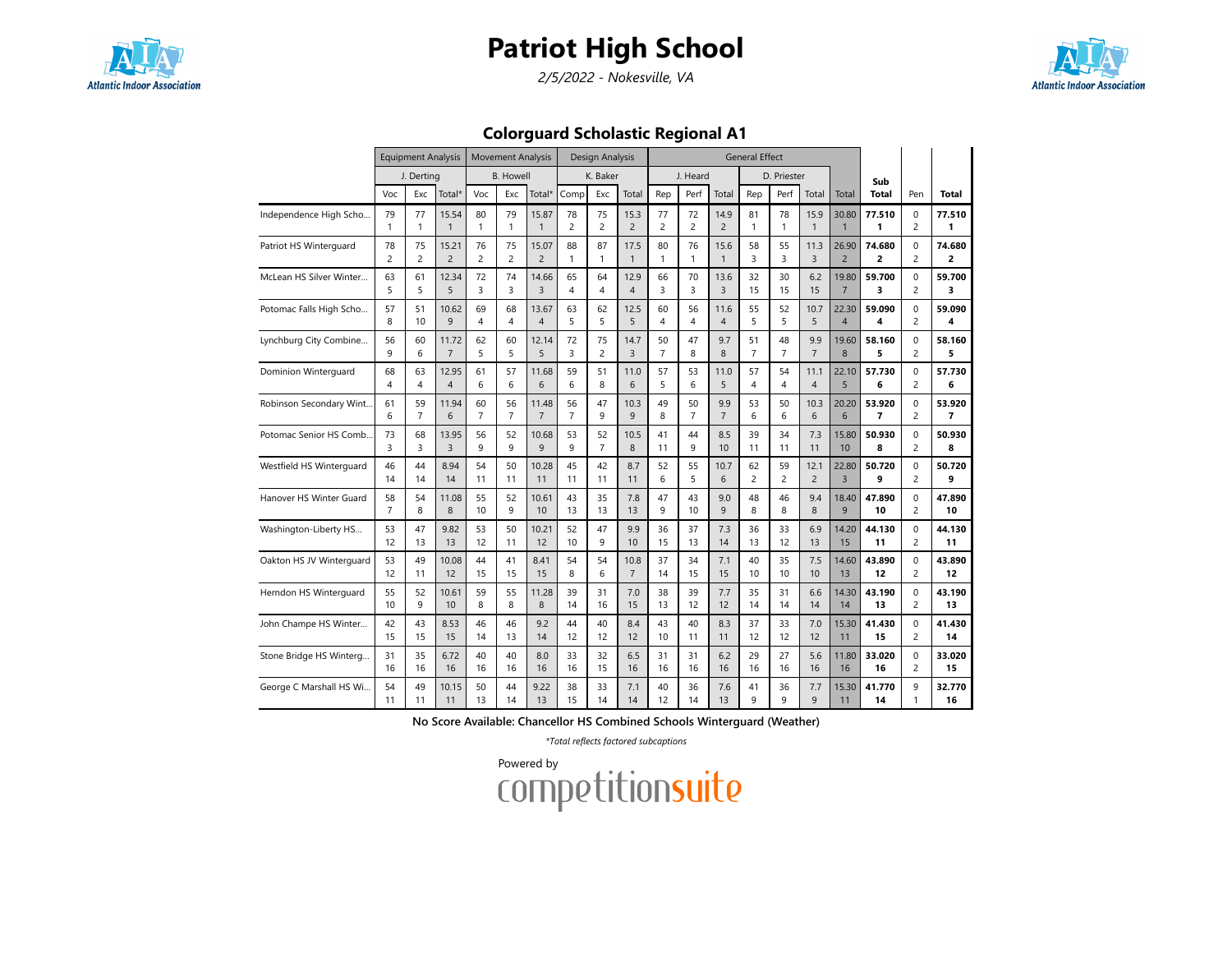

2/5/2022 - Nokesville, VA



### Colorguard Independent Regional A

|                       |     | <b>Equipment Analysis</b> |      |    |                  | <b>Movement Analysis</b> |    | Design Analysis |       |     |          |       | <b>General Effect</b> |             |       |       |              |     |        |
|-----------------------|-----|---------------------------|------|----|------------------|--------------------------|----|-----------------|-------|-----|----------|-------|-----------------------|-------------|-------|-------|--------------|-----|--------|
|                       |     | J. Derting                |      |    | <b>B.</b> Howell |                          |    | K. Baker        |       |     | J. Heard |       |                       | D. Priester |       |       | Sub          |     |        |
|                       | Voc | Total*<br>Voc<br>Exc      |      |    | Exc              | Total* Comp              |    | Exc             | Total | Rep | Perf     | Total | Rep                   | Perf        | Total | Total | <b>Total</b> | Pen | Total  |
| Longwood Lancer Guard | 54  | 47                        | 9.89 | 58 | 52               | 10.82                    | 45 | 38              | 8.3   | 42  | 35       | 7.7   | 28                    | 26          | 5.4   |       | 13.10 42.110 |     | 42.110 |
|                       |     |                           |      |    |                  |                          |    |                 |       |     |          |       |                       |             |       |       |              |     |        |

\*Total reflects factored subcaptions

#### Colorguard Scholastic A3

|                            |                | <b>Equipment Analysis</b> |                |                | <b>Movement Analysis</b> |                |                | Design Analysis |                |                |                |                | <b>General Effect</b> |                |                |                |              |             |                |
|----------------------------|----------------|---------------------------|----------------|----------------|--------------------------|----------------|----------------|-----------------|----------------|----------------|----------------|----------------|-----------------------|----------------|----------------|----------------|--------------|-------------|----------------|
|                            |                | J. Derting                |                |                | <b>B.</b> Howell         |                |                | K. Baker        |                |                | J. Heard       |                |                       | D. Priester    |                |                | Sub          |             |                |
|                            | Voc            | Exc                       | Total*         | Voc            | Exc                      | Total*         | Comp           | Exc             | Total          | Rep            | Perf           | Total          | Rep                   | Perf           | Total          | Total          | <b>Total</b> | Pen         | <b>Total</b>   |
| McLean HS Red Wintergu     | 62             | 63                        | 12.53          | 62             | 65                       | 12.79          | 65             | 61              | 12.6           | 59             | 62             | 12.1           | 70                    | 68             | 13.8           | 25.90          | 63.820       | $\Omega$    | 63.820         |
|                            | 1              | 1                         | 1              | 1              | $\mathbf{1}$             | 1              | $\mathbf{1}$   | 1               | $\mathbf{1}$   | 1              | 1              | $\mathbf{1}$   | $\mathbf{1}$          | 1              | $\mathbf{1}$   | $\overline{1}$ | 1            | $\Omega$    | 1              |
| Woodgrove HS Combine       | 59             | 56                        | 11.41          | 60             | 59                       | 11.87          | 60             | 52              | 11.2           | 54             | 51             | 10.5           | 57                    | 55             | 11.2           | 21.70          | 56.180       | $\Omega$    | 56.180         |
|                            | 4              | 4                         | $\overline{4}$ | $\overline{c}$ | 2                        | $\overline{2}$ | 3              | 6               | $\overline{4}$ | 3              | 4              | $\overline{3}$ | 6                     | 6              | 6              | 6              | 2            | $\Omega$    | $\overline{2}$ |
| South County HS Winterg    | 57             | 54                        | 11.01          | 55             | 54                       | 10.87          | 52             | 51              | 10.3           | 56             | 54             | 11.0           | 65                    | 63             | 12.8           | 23.80          | 55.980       | $\mathbf 0$ | 55.980         |
|                            | 5              | 6                         | 5              | 5              | 5                        | 5              | 8              | $\overline{7}$  | 8              | $\overline{c}$ | $\overline{c}$ | $\overline{2}$ | 4                     | 4              | 4              | $\overline{2}$ | 3            | $\Omega$    | 3              |
| Colgan High School Varsi   | 61             | 59                        | 11.94          | 59             | 58                       | 11.67          | 58             | 59              | 11.7           | 50             | 50             | 10.0           | 54                    | 51             | 10.5           | 20.50          | 55.810       | $\Omega$    | 55.810         |
|                            | $\overline{2}$ | $\overline{c}$            | $\overline{c}$ | 3              | 3                        | 3              | 4              | $\overline{c}$  | 3              | 6              | 5              | 6              | 8                     | 8              | 8              | $\overline{7}$ | 4            | $\Omega$    | 4              |
| Jefferson Forest HS Winte. | 60             | 58                        | 11.74          | 51             | 50                       | 10.07          | 56             | 54              | 11.0           | 49             | 47             | 9.6            | 68                    | 66             | 13.4           | 23.00          | 55.810       | $\Omega$    | 55.810         |
|                            | 3              | 3                         | 3              | 8              | 8                        | 8              | 6              | 4               | 5              | $\overline{7}$ | $\overline{7}$ | $\overline{7}$ | $\overline{c}$        | 2              | $\overline{c}$ | $\overline{3}$ | 4            | $\Omega$    | 4              |
| Briar Woods HS Falconair   | 55             | 55                        | 11.0           | 58             | 57                       | 11.47          | 62             | 58              | 12.0           | 48             | 46             | 9.4            | 56                    | 53             | 10.9           | 20.30          | 54.770       | $\mathbf 0$ | 54.770         |
|                            | 6              | 5                         | 6              | 4              | $\overline{4}$           | $\overline{4}$ | $\overline{2}$ | 3               | $\overline{2}$ | 8              | 8              | 8              | $\overline{7}$        | $\overline{7}$ | $\overline{7}$ | 9              | 6            | $\Omega$    | 6              |
| Mt Vernon HS Winterguard   | 55             | 49                        | 10.22          | 53             | 51                       | 10.34          | 57             | 47              | 10.4           | 52             | 49             | 10.1           | 60                    | 58             | 11.8           | 21.90          | 52.860       | $\Omega$    | 52.860         |
|                            | 6              | 7                         | $\overline{7}$ | $\overline{7}$ | $\overline{7}$           | $\overline{7}$ | 5              | 8               | $\overline{7}$ | 4              | 6              | 5              | 5                     | 5              | 5              | 5              | 7            | $\Omega$    | 7              |
| Battlefield High School W  | 54             | 48                        | 10.02          | 54             | 53                       | 10.67          | 53             | 53              | 10.6           | 51             | 52             | 10.3           | 52                    | 49             | 10.1           | 20.40          | 51.690       | $\Omega$    | 51.690         |
|                            | 8              | 8                         | 8              | 6              | 6                        | 6              | $\overline{7}$ | 5               | 6              | 5              | 3              | $\overline{4}$ | 9                     | 9              | 9              | 8              | 8            | $\Omega$    | 8              |
| James Madison HS Winte     | 50             | 45                        | 9.35           | 44             | 42                       | 8.54           | 48             | 39              | 8.7            | 46             | 45             | 9.1            | 67                    | 64             | 13.1           | 22.20          | 48.790       | $\mathbf 0$ | 48.790         |
|                            | 9              | 9                         | 9              | 10             | 10                       | 10             | 9              | 12              | 11             | 9              | 9              | 9              | 3                     | 3              | 3              | $\overline{4}$ | 9            | $\Omega$    | 9              |
| Spotsylvania HS Combine    | 35             | 33                        | 6.74           | 47             | 47                       | 9.4            | 47             | 45              | 9.2            | 38             | 40             | 7.8            | 50                    | 47             | 9.7            | 17.50          | 42.840       | $\Omega$    | 42.840         |
|                            | 12             | 12                        | 12             | 9              | 9                        | $\mathsf{Q}$   | 10             | 10              | 9              | 12             | 12             | 12             | 10                    | 10             | 10             | 11             | 10           | $\Omega$    | 10             |
| West Springfield Winter    | 36             | 40                        | 7.72           | 40             | 40                       | 8.0            | 43             | 46              | 8.9            | 42             | 44             | 8.6            | 48                    | 43             | 9.1            | 17.70          | 42.320       | $\mathbf 0$ | 42.320         |
|                            | 11             | 10                        | 10             | 11             | 11                       | 11             | 12             | 9               | 10             | 10             | 10             | 10             | 11                    | 11             | 11             | 10             | 11           | $\Omega$    | 11             |
| Arlington County Combin    | 38             | 36                        | 7.34           | 38             | 37                       | 7.47           | 45             | 40              | 8.5            | 40             | 42             | 8.2            | 41                    | 38             | 7.9            | 16.10          | 39.410       | $\Omega$    | 39.410         |
|                            | 10             | 11                        | 11             | 12             | 12                       | 12             | 11             | 11              | 12             | 11             | 11             | 11             | 12                    | 12             | 12             | 12             | 12           | $\Omega$    | 12             |

\*Total reflects factored subcaptions

† Placements reflect tiebreaker rule

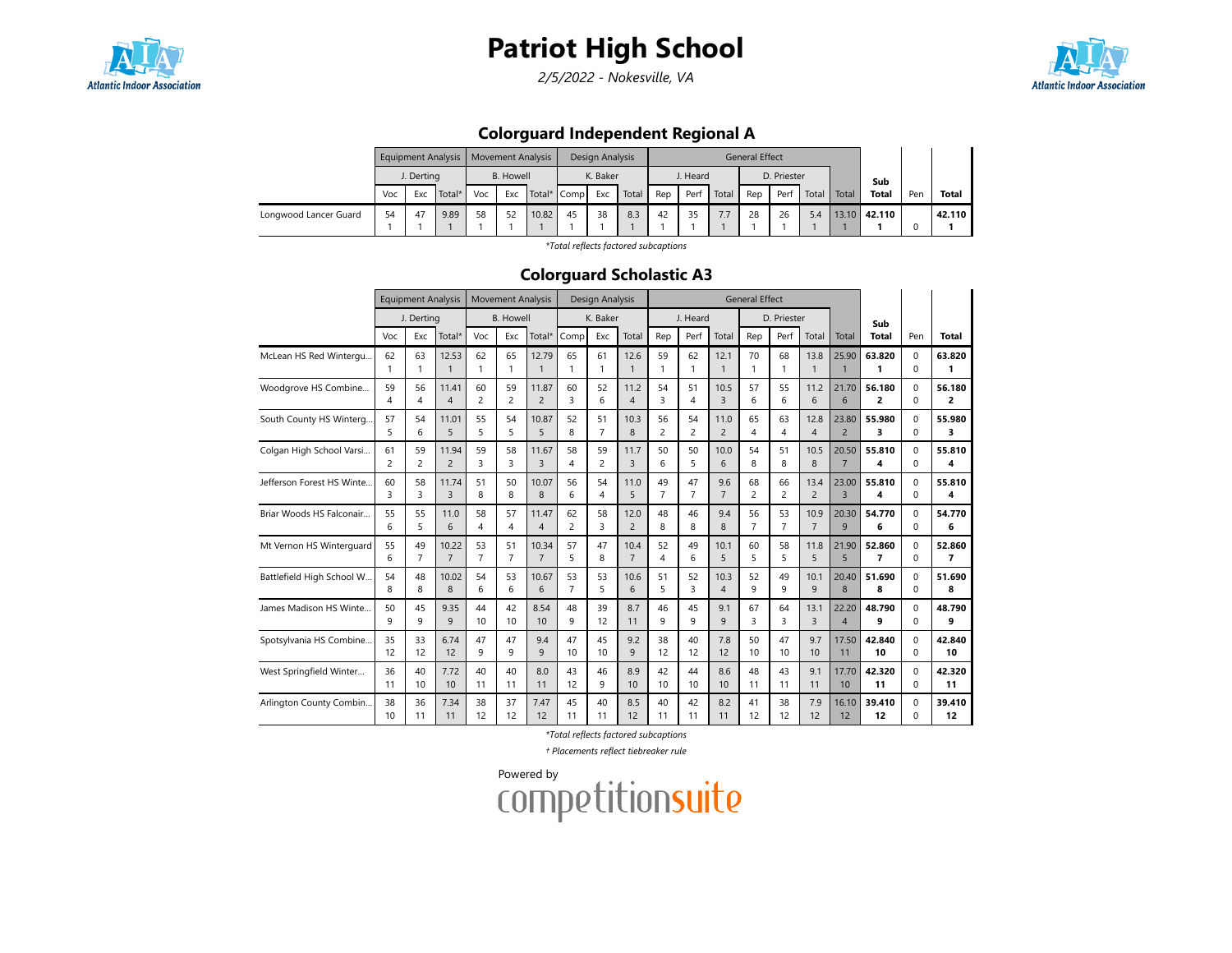

2/5/2022 - Nokesville, VA



Colorguard Scholastic A2

|                            |     | <b>Equipment Analysis</b> |                |     | <b>Movement Analysis</b> |       |             | Design Analysis |       |     |          |       | <b>General Effect</b> |             |            |       |              |          |              |
|----------------------------|-----|---------------------------|----------------|-----|--------------------------|-------|-------------|-----------------|-------|-----|----------|-------|-----------------------|-------------|------------|-------|--------------|----------|--------------|
|                            |     | J. Dertina                |                |     | <b>B.</b> Howell         |       |             | K. Baker        |       |     | J. Heard |       |                       | D. Priester |            |       | Sub          |          |              |
|                            | Voc | Exc                       | Total*         | Voc | Exc                      |       | Total* Comp | Exc             | Total | Rep | Perf     | Total | Rep                   | Perf        | Total      | Total | <b>Total</b> | Pen      | <b>Total</b> |
| Chantilly HS Charger Guard | 60  | 57                        | 11.61          | 65  | 64                       | 12.87 | 66          | 62              | 12.8  | 57  | 53       | 11.0  | 58                    | 54          | 11.2       | 22.20 | 59.480       | $\Omega$ | 59.480       |
|                            |     |                           | $\overline{2}$ |     |                          |       |             |                 |       |     |          |       |                       |             |            |       |              | 0        |              |
| Woodbridge HS Combine      | 65  | 61                        | 12.48          | 63  | 60                       | 12.21 | 61          | 57              | 11.8  | 53  | 52       | 10.5  | 51                    | 48          | 9.9        | 20.40 | 56.890       | $\Omega$ | 56.890       |
|                            |     |                           |                |     | 3                        |       | 4           | $\overline{c}$  |       |     |          |       | 3                     | J.          |            |       |              | 0        |              |
| Oakton HS Winterguard      | 44  | 39                        | 8.15           | 66  | 65                       | 13.07 | 63          | 56              | 11.9  | 51  | 48       | 9.9   | 55                    | 52          | 10.7       | 20.60 | 53.720       | $\Omega$ | 53.720       |
|                            | 4   | 4                         | 4              |     |                          |       |             | 3               |       |     |          |       | $\overline{ }$        |             | $\epsilon$ |       |              | 0        |              |
| Broad Run HS Winterguard   | 48  | 44                        | 9.08           | 61  | 59                       | 11.94 | 62          | 52              | 11.4  | 47  | 43       | 9.0   | 47                    | 45          | 9.2        | 18.20 | 50.620       | $\Omega$ | 50.620       |
|                            |     |                           |                | 4   | 4                        | 4     |             | 4               | 4     | 4   | 4        | 4     | 4                     | 4           | 4          | 4     | л            | O        | 4            |

\*Total reflects factored subcaptions

### Colorguard Scholastic A1

|                        |     |               | Equipment Analysis   Movement Analysis |    |           |       |             | Design Analysis |       |     |          |       | <b>General Effect</b> |             |       |       |              |          |              |
|------------------------|-----|---------------|----------------------------------------|----|-----------|-------|-------------|-----------------|-------|-----|----------|-------|-----------------------|-------------|-------|-------|--------------|----------|--------------|
|                        |     | J. Derting    |                                        |    | B. Howell |       |             | K. Baker        |       |     | J. Heard |       |                       | D. Priester |       |       | Sub          |          |              |
|                        | Voc | Total*<br>Exc |                                        |    | Exc       |       | Total* Comp | Exc             | Total | Rep | Perf     | Total | Rep                   | Perf        | Total | Total | <b>Total</b> | Pen      | <b>Total</b> |
| Grassfield HS Combined |     | 67            | 13.68                                  | 74 | 71        | 14.41 | 74          | 69              | 14.3  | 72  | 68       | 14.0  | 74                    |             | 14.5  |       | 28.50 70.890 | $\Omega$ | 70.890       |

\*Total reflects factored subcaptions

### Colorguard Independent A

|                           |     |            | Equipment Analysis |     |                  | <b>Movement Analysis</b> |             | Design Analysis |       |         |          |       | <b>General Effect</b> |             |       |       |        |              |              |
|---------------------------|-----|------------|--------------------|-----|------------------|--------------------------|-------------|-----------------|-------|---------|----------|-------|-----------------------|-------------|-------|-------|--------|--------------|--------------|
|                           |     | J. Derting |                    |     | <b>B.</b> Howell |                          |             | K. Baker        |       |         | J. Heard |       |                       | D. Priester |       |       | Sub    |              |              |
|                           | Voc | Exc        | Total $*$          | Voc | Exc              |                          | Total* Comp | Exc             | Total | Rep     | Perf     | Total | Rep                   | Perf        | Total | Total | Total  | Pen          | <b>Total</b> |
| JMU Nuance A              | 67  | 62         | 12.75              | 67  | 64               | 13.01                    | 62          | 61              | 12.3  | 72      | 66       | 13.8  | 60                    | 57          | 11.7  | 25.50 | 63.560 | $\Omega$     | 63.560       |
| Revolutionary WinterGuard | 65  | 60         | 12.35              | 64  | 60               | 12.28                    | 55          | 53              | 10.8  | 61<br>h | 59       | 12.0  | 55                    | 53          | 10.8  | 22.80 | 58.230 | $\Omega$     | 58.230       |
| ValianT Indoor Guard at V | 58  | 61         | 11.99              | 59  | 59               | 11.8                     | 57          | 58              | 11.5  | 54      | 50       | 10.4  | 51                    | 48          | 9.9   | 20.30 | 55.590 | <sup>0</sup> | 55.590       |

\*Total reflects factored subcaptions